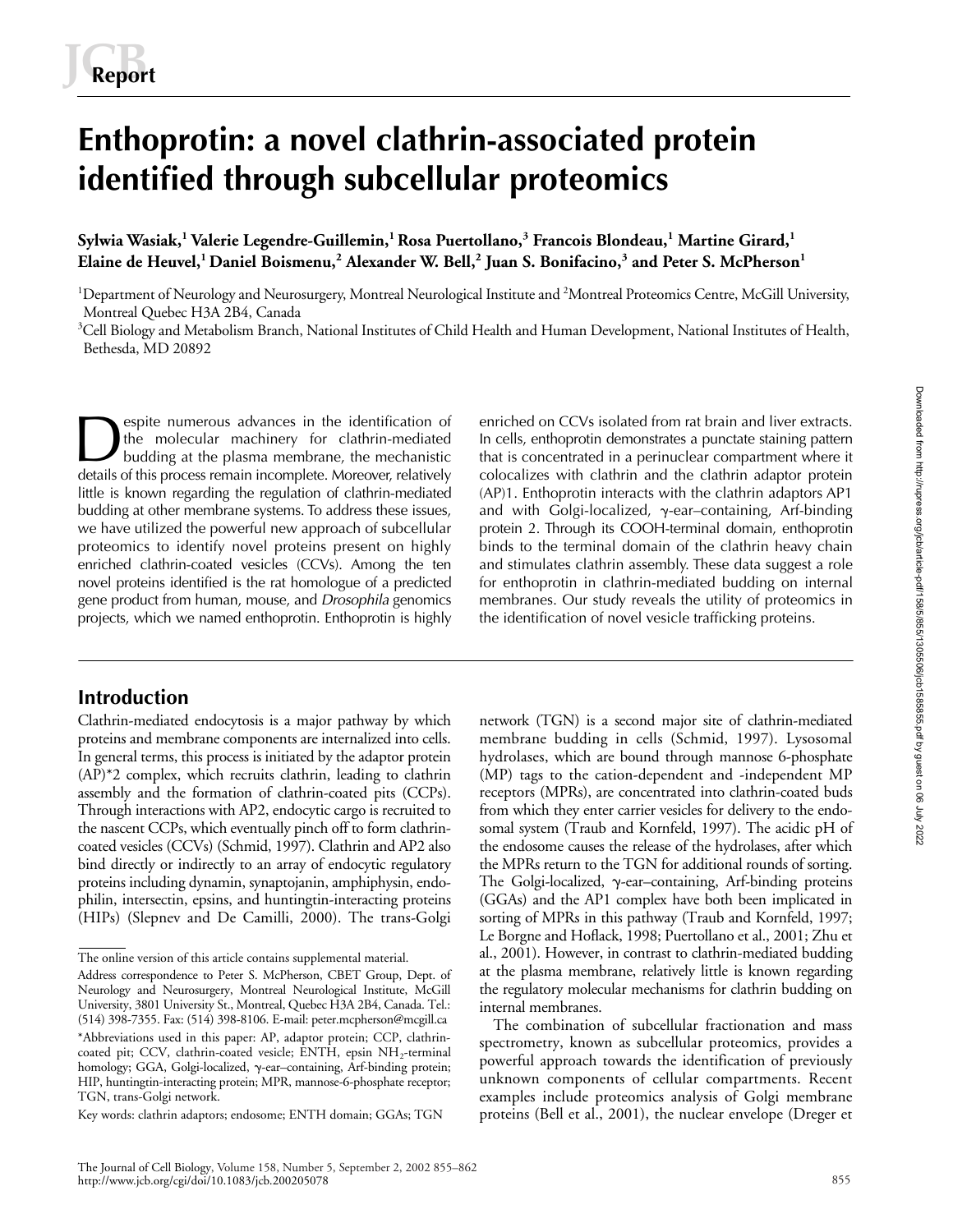

al., 2001), the nuclear pore (Rout et al., 2000), and the phagosome (Garin et al., 2001). Each of these investigations led to the identification of known proteins not previously understood to associate with the organelle under study. Moreover, they revealed the presence of novel proteins that had been previously described only as predicted open-reading frames from genome sequencing data, and provided evidence assigning the proteins to the organelle. Therefore, we sought to utilize and extend this approach to the identification of novel functional components of the machinery for clathrin-mediated membrane budding. Here we describe the characterization of a novel clathrinassociated protein identified through proteomics of CCVs.

## **Results and discussion**

## **Identification of novel CCV-associated proteins through proteomics**

Maycox et al. (1992) developed a subcellular fractionation procedure that leads to the isolation of near homogeneous populations of CCVs. We isolated CCVs from adult rat brain using this procedure coupled to an additional sucrose gradient centrifugation step (see Materials and methods). The CCV proteins were separated on one-dimensional SDS-PAGE and detected by Coomassie blue staining (Fig. 1 A). The prepara-

tion was highly enriched in clathrin and the subunits of the AP1 and AP2 adaptor complexes (Fig. 1 A). The gel lane was cut into 62 equivalent-sized slices and each slice was subjected to in-gel trypsin digest and liquid chromatography quadrapole time-of-flight mass spectrometry. The procedure was repeated two times with independently isolated preparations.

Approximately 250 proteins were identified (unpublished data). Ten of the proteins were hypothetical gene products that had not been previously detected at the protein level (Table I). The protein encoded by KIAA1435 contains seven WD-40 repeats and a FYVE domain. During the course of our study, this protein was detected in a targeted proteomics approach aimed at the identification of phosphatidylinositol(3)P-binding proteins and has been named FENS-1 (Ridley et al., 2001). FENS-1 is implicated in vesicular trafficking based on its FYVE domain–dependent localization to early endosomes (Ridley et al., 2001). KIAA1048 has a serine/threonine kinase domain at its  $NH<sub>2</sub>$  and COOH terminus contains multiple DPF, NPF, and DLL motifs implicated in binding to AP2, Eps15 homology domains, and clathrin, respectively. During the course of this study, KIAA1048 was identified through its association with the ear domain of -adaptin and has been named AAK1 (Conner and Schmid, 2002; Ricotta et al., 2002). AAK1 phosphorylates the  $\mu$ 2-sub-

CHC

CHC

enthoprotin

CC<sup>19</sup>

CHC

FLAG-enthoprotin-full

FLAG-enthoprotin-CT

FLAG-enthoprotin-ENTH

 $\mathcal{S}^{\diamond}$ 

enthoprotin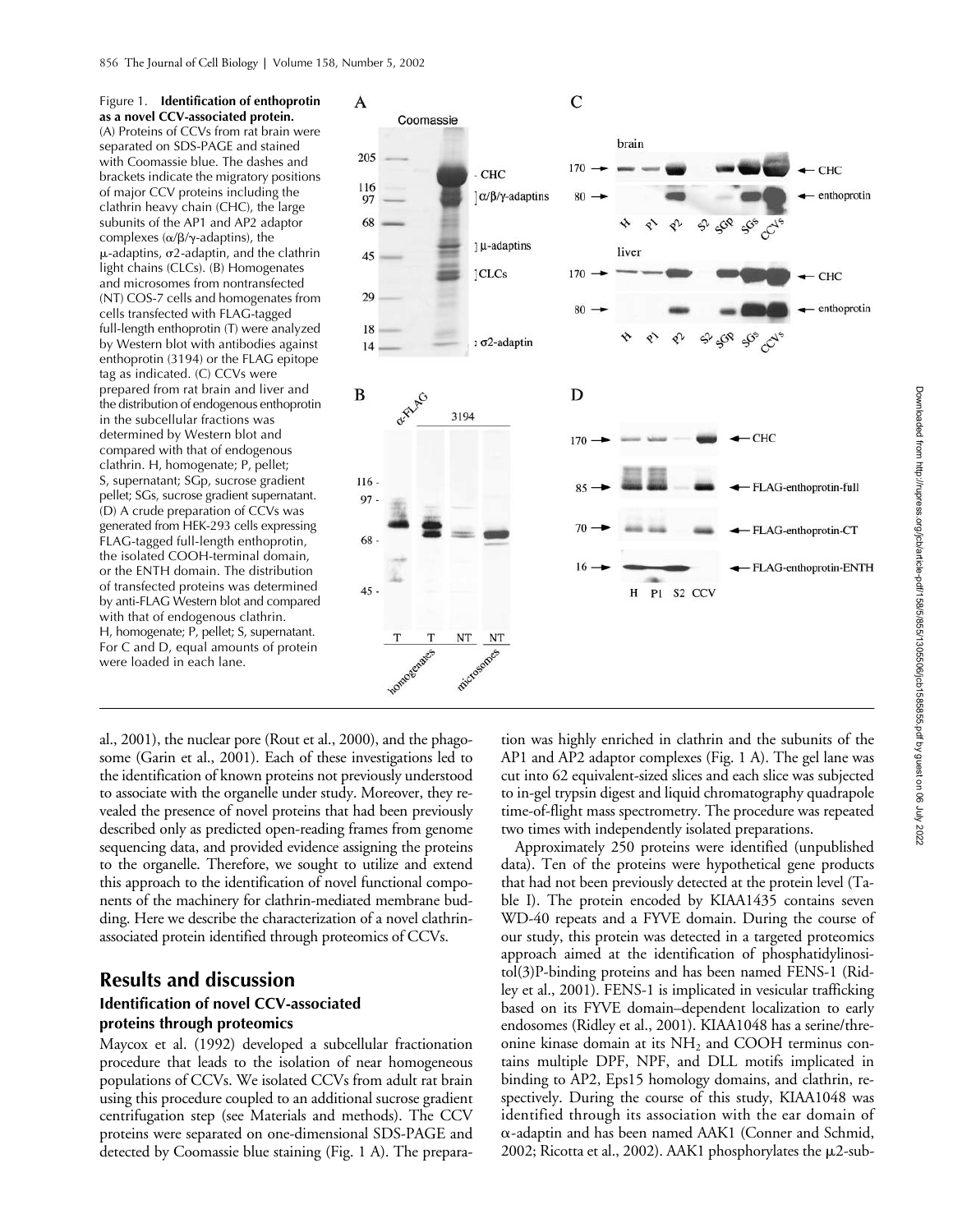| Table I. Summary of novel proteins identified in the CCV preparation |  |  |  |  |  |  |
|----------------------------------------------------------------------|--|--|--|--|--|--|
|----------------------------------------------------------------------|--|--|--|--|--|--|

| Protein/gi            | Domains/similarities                                                           | <b>Mascot score</b> | gel mass | predicted mass |
|-----------------------|--------------------------------------------------------------------------------|---------------------|----------|----------------|
|                       |                                                                                |                     | kD       | kД             |
| KIAA1435 <sup>a</sup> | 7 WD-40 repeats and a FYVE domain                                              | 301                 | 43       | 46.3           |
| KIAA1048 <sup>a</sup> | Serine/threonine kinase, contains NPF/DPF/DLL repeats                          | 579                 | 116      | 93.6           |
| KIAA1360              | Serine/threonine kinase, contains NPF/DLL repeats (start codon not identified) | 36                  | 88       | 88.6           |
| KIAA1576              | Homologous to Torpedo VAT-1                                                    | 69                  | 52       | 45.9           |
| 13385744              | No conserved domains or homologies                                             | 82                  | 17       | 18.5           |
| $13385773^{a,b}$      | Homologous to gi13384758, no other homologies or known domains                 | 181                 | 40       | 29.6           |
| 13384758 <sup>a</sup> | Homologous to gi13385773, no other homologies or known domains                 | 56                  | 31       | 28.6           |
| 12859193              | GTP-binding protein                                                            | 76                  | 48       | 30.4           |
| 12855458 <sup>a</sup> | SEC14 domain                                                                   | 73                  | 36       | 40.8           |
| KIAA0171 <sup>a</sup> | ENTH domain, two type II clathrin boxes, clathrin box-like sequence            | 355                 | 80       | 68.2           |

a Proteins identified in two independent preparations.

b DNA sequence.

Detailed descriptions of each protein are provided in the text. The gel mass indicates the relative migratory position on the gel (estimated in kD) from where the best peptide matches were obtained as indicated by the listed Mascot scores. The predicted mass is determined from translation of the longest open reading frame.

unit of AP2 and is found in CCPs at the leading edge of migrating cells (Conner and Schmid, 2002). KIAA1360 also contains an NH<sub>2</sub>-terminal serine/threonine kinase domain, two DLL motifs, and an NPF motif. KIAA1360 shows no significant overall homology with KIAA1048. KIAA1576 is homologous to VAT-1, an abundant membrane protein of cholinergic synaptic vesicles in *Torpedo* (Linial et al., 1989). Numerous synaptic vesicle proteins were identified in the proteomics analysis consistent with the observation that synaptic vesicles are the major cargo for CCVs in adult brain (Maycox et al., 1992). KIAA1576 may represent a novel synaptic vesicle protein in mammals. The proteins with gi 13385744 and gi 13384758 and the protein encoded by the nucleotide sequence gi 13385773, show no significant homologies with known proteins and contain no identifiable domains. However, gi 13384758 and gi 13385773 are homologous to each other and are enriched on CCVs (unpublished data). The protein with gi 12859193 contains a putative GTP-binding domain whereas the protein with gi 12855458 contains a SEC14 domain. The Sec14 domain was originally identified in the phosphatidyinositol transfer protein Sec14p, a protein required for membrane budding at the TGN (Bankaitis et al., 1989). The demonstrated and presumptive links of these novel proteins to clathrin-mediated membrane trafficking provides strong validation to the suitability of the approach.

Next, we focused on the characterization of the novel protein encoded by KIAA0171 (Table I), identified by the Kazusa DNA Research Institute (Nagase et al., 1996). The sequence of KIAA0171 is shown in Fig. S1 (available at http://www.jcb.org/cgi/content/full/jcb.200205078/DC1) aligned to a mouse protein predicted from the NCBI contig. NT032476 (gi 20345123) and a hypothetical *Drosophila* protein encoded by cDNA GH02671. Eleven separate tryptic peptides were identified in the KIAA0171 protein (Fig. S1, available at http://www.jcb.org/cgi/content/full/ jcb.200205078/DC1). The protein contains an epsin  $NH_{2^-}$ terminal homology (ENTH) domain, a module found primarily in endocytic proteins (De Camilli et al., 2002). The ENTH domain is most homologous with that of its *Drosophila* orthologue (GH02671), a yeast protein encoded by yYSPCC794, and the family of vertebrate epsins

(Fig. S2, available at http://www.jcb.org/cgi/content/full/ jcb.200205078/DC1). The protein demonstrates no homology to known proteins outside of its ENTH domain. The COOH-terminal domain contains two peptides that match the consensus for the type 2–clathrin box (Drake and Traub, 2001) and a third related sequence. Based on its identification as a novel ENTH domain-containing protein in a proteomics screen, we have named this protein enthoprotin.

To begin the characterization of enthoprotin we generated a polyclonal antibody against a GST fusion protein encoding a fragment from its COOH terminus. After affinity purification, the antibody reacted with FLAG-tagged enthoprotin expressed in COS-7 cells (Fig. 1 B). FLAG-tagged enthoprotin migrated at  ${\sim}85$  kD on SDS-PAGE (Fig. 1 B) although the predicted molecular mass of the protein is 68 kD. Consistent with this observation, peptides corresponding to enthoprotin from the mass spectrometry analysis were found primarily in gel slices ranging from 80 to 84 kD (Table I). The antibody also detected an endogenous protein in homogenates of COS-7 cells that was enriched in microsomes and which migrated at  $\sim$ 80 kD (Fig. 1 B). Thus, in COS-7 cells, the migration of endogenous enthoprotin at 80 kD is consistent with the migration of the FLAG-tagged protein after factoring in the mass of the FLAG-epitope tag.

Endogenous enthoprotin is highly enriched in CCVs prepared from brain and liver extracts (Fig. 1 C). In fact, the profile of enthoprotin reactivity throughout the subcellular fractions parallels that of the clathrin heavy chain (Fig. 1 C). To determine the domain of the protein responsible for CCV targeting, HEK-293 cells were transfected with FLAG-tagged cDNA constructs and CCVs were isolated using a simplified version of the CCV subcellular fractionation procedure (Metzler et al., 2001). Full-length enthoprotin and its COOH terminus (amino acids 136–625) were enriched on CCVs whereas the isolated ENTH domain (amino acids 1–35) was not detected in the CCV fraction (Fig. 1 D).

## **Enthoprotin colocalizes with clathrin and AP1 in a perinuclear compartment**

To examine the localization of enthoprotin we transfected COS-7 cells with GFP-tagged constructs. After  ${\sim}$ 15 h of ex-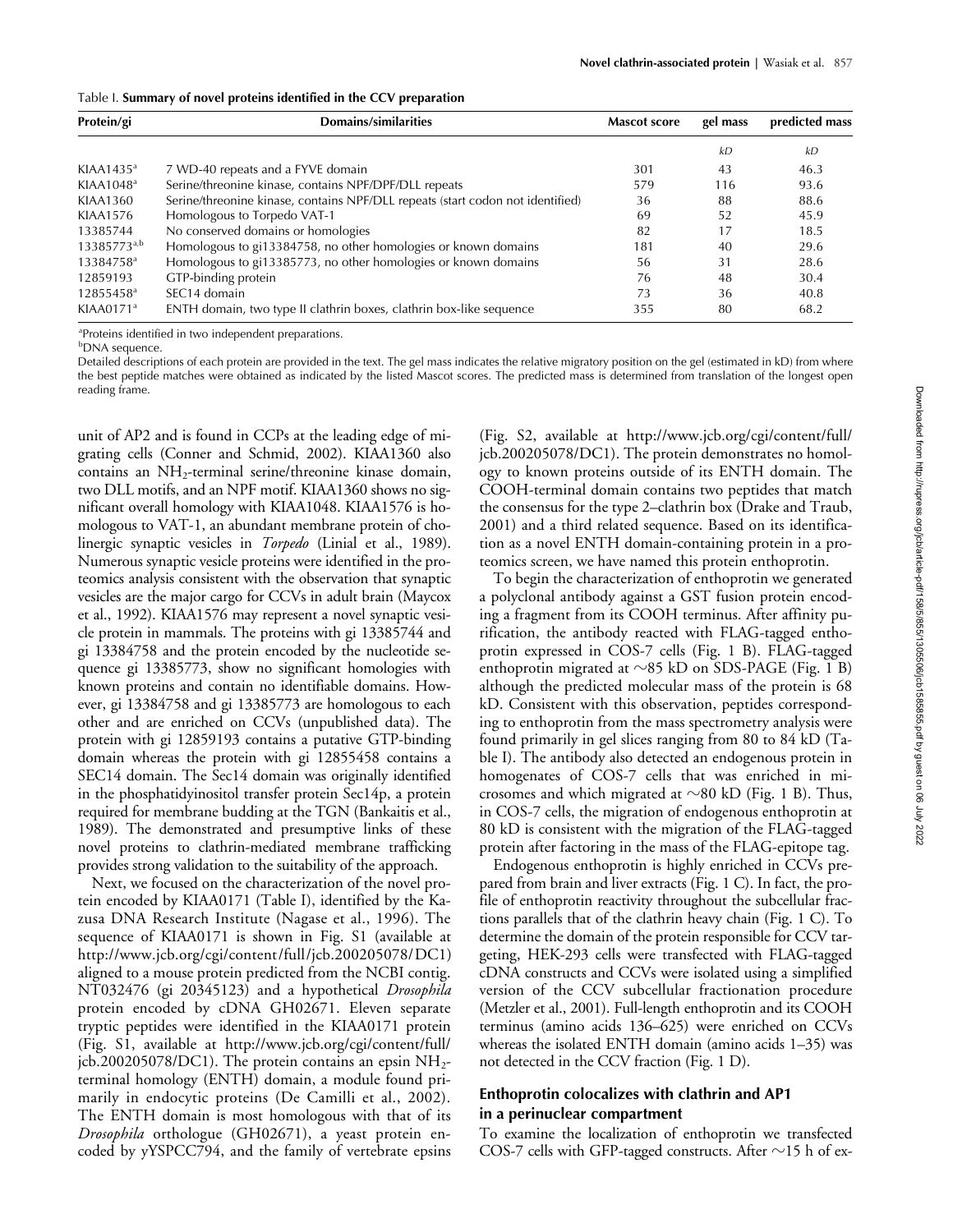



Figure 2. **Localization of enthoprotin in COS-7 cells.** (A) GFP-tagged full-length enthoprotin was transfected into COS-7 cells and its localization was compared with that of endogenous clathrin heavy chain (CHC), AP1, and AP2 determined by indirect immunofluorescence. The colocalization of enthoprotin (green) with the various markers (red) is revealed in the blended images (blend) and with higher magnification (blend mag). (B) The localization of endogenous COS-7 cell enthoprotin (red) and the clathrin heavy chain (CHC) (green) were determined by indirect immunofluorescence and the overlap of the two signals was reveled in the blended image (blend). Bar,  $4 \mu m$  in the magnified panels, 20  $\mu$ m in all other panels.

pression, GFP-enthoprotin demonstrates a punctate distribution that is concentrated near the nucleus, but which extends throughout the cell (Fig. 2 A). The isolated COOH terminus demonstrates a nearly identical pattern (unpublished data), consistent with the parallel distributions of the two proteins during the subcellular fractionation of CCVs (Fig. 1 D). The isolated ENTH domain also demonstrates a weak localization to a perinuclear compartment (unpublished data). The perinuclear pool of enthoprotin demonstrates a substantial degree

of overlap with markers of the TGN including clathrin and AP1 (Fig. 2 A). In addition, enthoprotin colocalizes in part with endocytosed epidermal growth factor and with the cation-independent MPR, which recycles between the TGN and the endosomal system (unpublished data). Thus, enthoprotin appears to localize primarily to the TGN with an additional pool that is associated with endosomes. Only limited colocalization was seen between enthoprotin and clathrin at peripheral punctae or between enthoprotin and AP2, suggesting that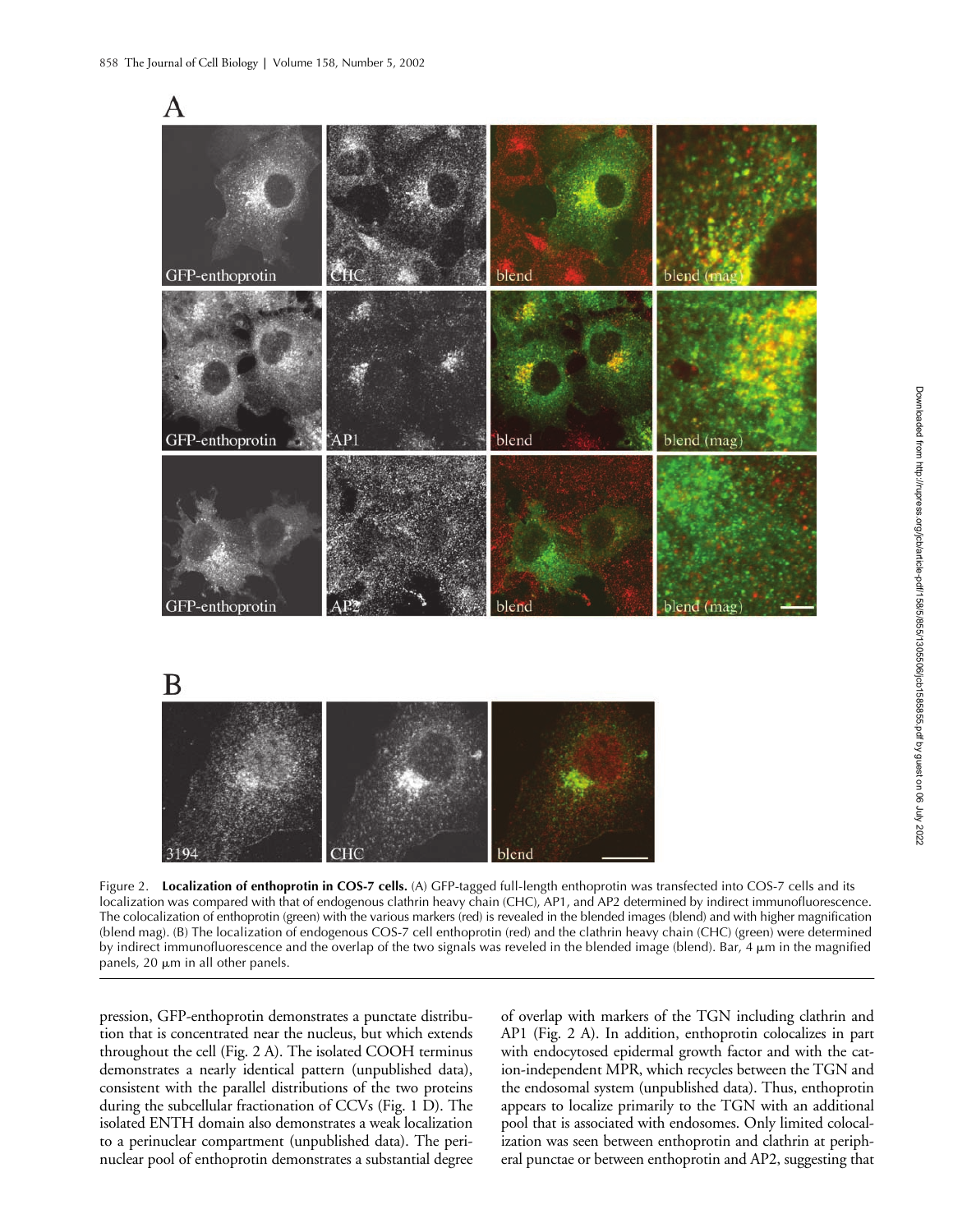

Figure 3. **Enthoprotin binds to coat components of CCVs.** (A) Domain models of enthoprotin GST fusion proteins. The gray bars represent the type 2–clathrin boxes (starting at amino acids 326 and 422) and the clathrin box–like sequence (starting at amino acid 342). (B and C) Various enthoprotin GST fusion proteins were coupled to glutathione-Sepharose and used in pulldown assays from brain extracts. Specifically, bound proteins were analyzed by Western blots, along with an aliquot of the brain extract (SM, starting material) with antibodies against the clathrin heavy chain (CHC),  $\gamma$ -adaptin, and  $\alpha$ -adaptin.

the protein is not a major component of plasma membranederived CCPs and CCVs (Fig 2 A). Essentially identical results were obtained after enthoprotin expression in HeLa cells (unpublished data). Moreover, staining for endogenous enthoprotin in COS-7 cells revealed a punctate staining pattern that was enriched in a perinuclear pool and that colocalized with clathrin (Fig 2 B).

## **Enthoprotin binds to coat components of CCVs**

In its COOH-terminal domain, enthoprotin contains two type 2–clathrin boxes. This observation, coupled with the enrichment of enthoprotin on CCVs, suggests that the protein may interact with coat components of CCVs. Interestingly, pulldown analysis reveals that through its COOH terminus, enthoprotin binds specifically to AP1 (as determined by  $\gamma$ -adaptin Western blot), AP2 (as determined by  $\alpha$ -adaptin Western blot), and clathrin (Fig. 3 B). No binding was detected to the ENTH domain or to GST alone (Fig. 3 B). To further define the binding sites for these proteins, we generated GST constructs encoding COOH-terminal truncation mutants (Fig. 3 A). The AP1 binding site(s) maps primarily between amino acids 370 and 451, whereas the AP2 binding site(s) maps primarily between amino acids 136 and 281 (Fig. 3 C). Clathrin binding maps to a site(s) between amino acids 281 and 370, which contains a type 2–clathrin box. Thus, enthoprotin binds to major components of CCVs through distinct sites located in its COOH terminus.

## **Enthoprotin binds to and colocalizes with GGA2**

Next, we examined for a potential interaction between enthoprotin and GGA proteins. The GGAs have a modular structure consisting of four domains termed: Vps27p, Hrs, STAM; GGA and TOM; hinge; and GAE (Robinson and Bonifacino, 2001). The GAE domain is homologous to the ear domain of  $\gamma$ -adaptin although little is known regarding potential binding partners for this domain. Using a GST pulldown assay, we found that the hinge and GAE domains of GGA2 bound FLAG-tagged enthoprotin, whereas the Vps27p, Hrs, STAM domain of GGA3 and the hinge and ear domains of the  $\beta$ 3A subunit of AP-3 did not (Fig. 4 A). We also observed colocalization of FLAG-tagged enthoprotin with GFP-tagged GGA2 at both a perinuclear pool and at peripheral cytoplasmic foci (Fig. 4 B). GGA2 is found at both the TGN and at endosomes consistent with a localization of enthoprotin on these internal membranes.

## **Enthoprotin stimulates clathrin assembly**

To better characterize the role of enthoprotin, we further examined its interaction with clathrin. A GST–enthoprotin fusion protein containing the clathrin-binding site between amino acids 281 and 370 bound to clathrin in overlay assays demonstrating that the interaction is direct (unpublished data). Moreover, a GST fusion protein encoding the globular terminal domain of the clathrin heavy chain specifically bound the FLAG-tagged COOH terminus of enthoprotin (Fig. 5 A). Interestingly, epsin, which like enthoprotin contains an ENTH domain, binds to the terminal domain of the clathrin heavy chain and was recently demonstrated to stimulate the assembly of clathrin cages in vitro (Kalthoff et al., 2002). Thus, we sought to explore if enthoprotin is involved in the assembly of clathrin using in vitro clathrin assembly assays (Legendre-Guillemin et al., 2002). Both GST- $\Delta$ C1 and GST- $\Delta$ C2 (Fig. 3 A) stimulate the assembly of purified clathrin triskelia in a dose-dependent manner (Fig. 5 B). In contrast, no assembly activity is seen with GST or with  $GST-AC3$ , which does not interact with clathrin (Fig. 5 B).

A key finding of our study is the identification of enthoprotin as a novel ENTH domain–containing protein enriched on CCVs. Thus, enthoprotin joins a growing list of ENTH domain–containing proteins, including AP180, the HIP proteins, and epsins that function in clathrin-mediated vesicle trafficking (De Camilli et al., 2002). Although these proteins share an ENTH domain protein module, they display limited homology outside of the ENTH domain. For example, although epsin 1 is  ${\sim}42$  and  $41\%$  identical with epsin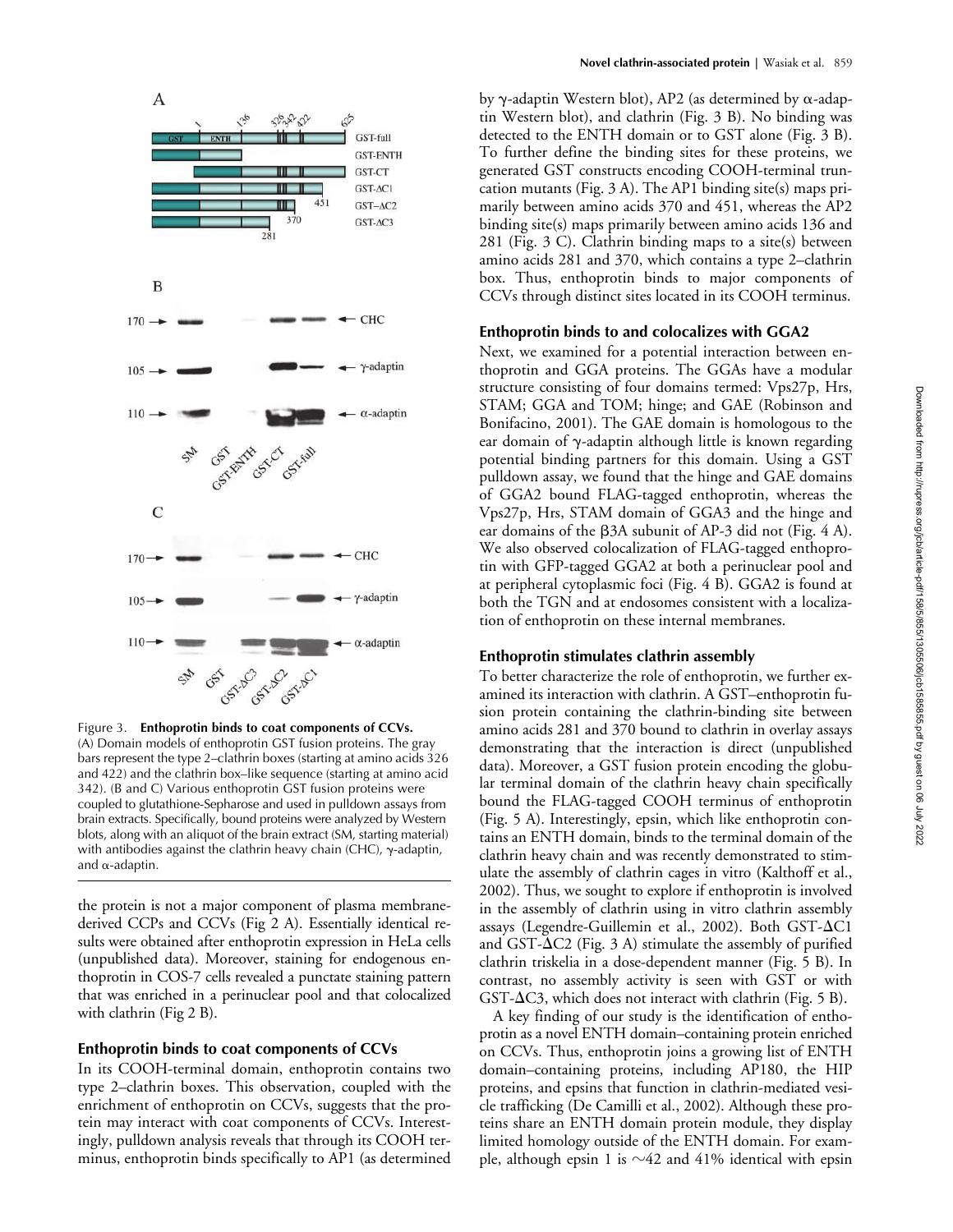Figure 4. **Enthoprotin binds to and colocalizes with GGA2.** (A) GST fusion proteins bound to glutathione-Sepharose were used in pulldown assays from COS-7 cells expressing FLAG-tagged full-length enthoprotin. Specifically, bound proteins were analyzed by Western blotting for the FLAG epitope. (B) FLAG-tagged full-length enthoprotin was coexpressed with GFP-tagged GGA2. The enthoprotin and GGA2 fusion proteins were detected by FLAG immunostaining and GFP fluorescence, respectively. Bar,  $10 \mu m$ .









Figure 5. **Enthoprotin stimulates clathrin assembly.** (A) GST or a GST fusion protein encoding the terminal domain of the clathrin heavy chain (GST-TD) were precoupled to glutathione-Sepharose beads and used in pulldowns from HEK-293 cells expressing FLAG-enthoprotin COOH-terminal or ENTH domains. Specifically bound proteins were analyzed by Western blotting for the FLAG epitope along with an aliquot of the cell lysate (SM, starting material). (B) Clathrin assembly assays were performed with increasing amounts of GST, GST–C1, GST–C2, and GST- $\Delta$ C3 as indicated. The GST fusion proteins and the clathrin remaining in the supernatant after high-speed centrifugation were analyzed by SDS-PAGE and Coomassie blue staining. The migratory positions of the clathrin heavy chain (CHC) and the various fusion proteins are indicated. (C) Model of potential enthoprotin function.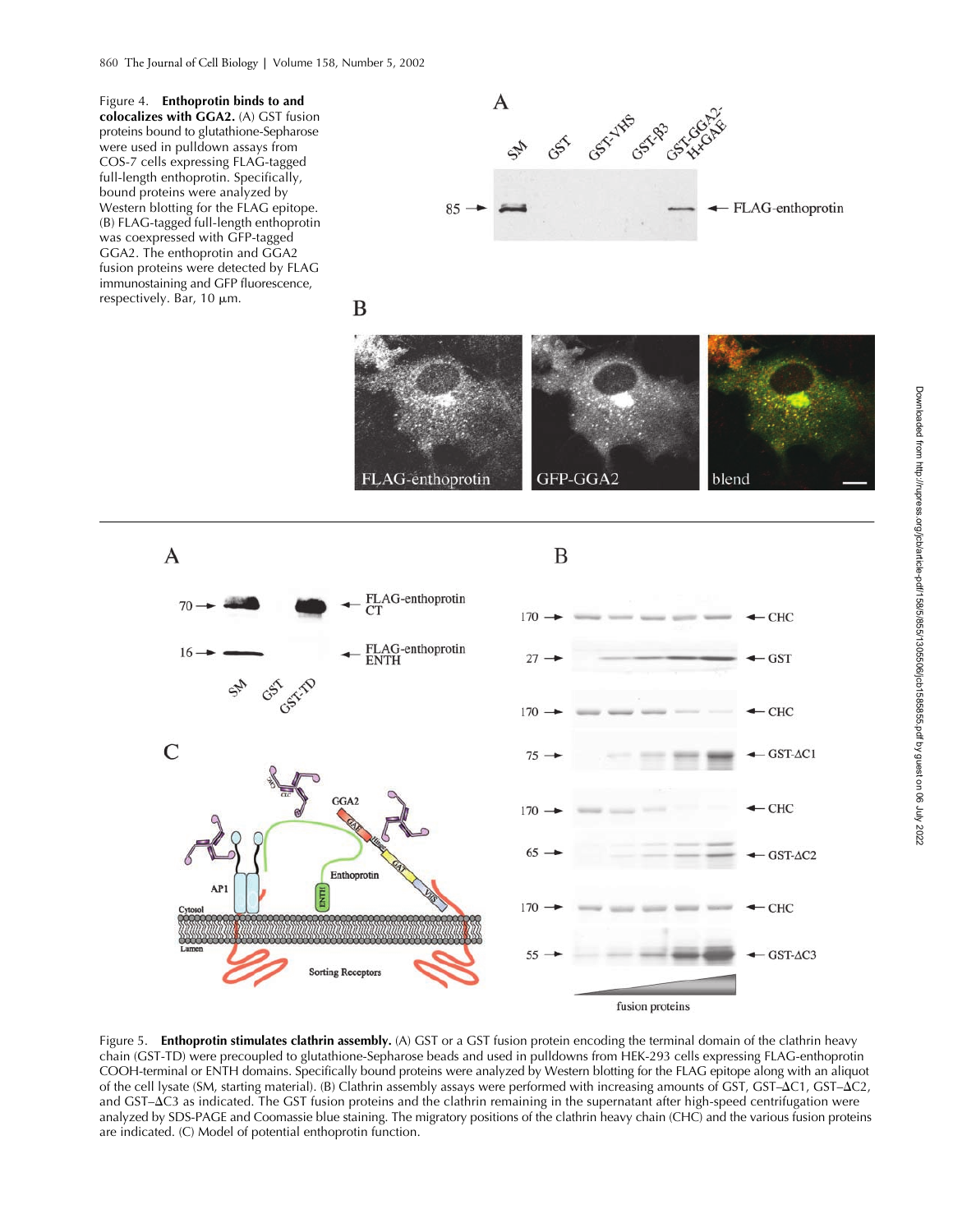2a and 3, respectively, outside of the ENTH domain, it is only 15% identical with enthoprotin over the same region. However, intriguingly, AP180, HIP1, HIP12, and epsin 1 each bind to clathrin and stimulate clathrin assembly (Ahle and Ungewickell, 1986; Engqvist-Goldstein et al., 2001; Legendre-Guillemin et al., 2002; Kalthoff et al., 2002). In this respect, these proteins appear to be members of a functionally related protein family regulating clathrin-mediated trafficking events. AP180 functions in the endocytic recycling of synaptic vesicles (Morgan et al., 2000) and the HIPs and the epsins are each localized primarily to the plasma membrane where they function in endocytosis (Rosenthal et al., 1999; Engqvist-Goldstein et al., 2001; Metzler et al., 2001). In contrast, enthoprotin is localized primarily to membranes of the TGN and the endosomal system. Enthoprotin is thus the first member of the ENTH domain–containing group of proteins that appears to function primarily on internal membranes. However, it is worth noting that enthoprotin binds to AP2. This binding is unlikely to be indirect through clathrin as clathrin and AP2 display distinct binding sites on enthoprotin. The interaction could result from the presence of AP2 on endosomes (Sorkina et al., 1999), although it is not possible to rule out a role for enthoprotin in the formation of CCVs at the plasma membrane.

In addition to its interaction with AP1, enthoprotin binds to the hinge and GAE domain of GGA2. Both of these adaptor proteins, which are colocalized with enthoprotin, function in the trafficking of the MPRs between the TGN and the endosomal–lysosomal system (Fig. 5 C). Multiple lines of evidence demonstrate functional interactions between clathrin and the GGAs in vivo (for review see Robinson and Bonifacino, 2001). The GGAs also bind to the cytoplasmic tails of the MPRs and recruit them to clathrin-coated areas on the TGN from which they enter carrier vesicles for delivery to endosomes (Puertollano et al., 2001; Zhu et al., 2001). AP1 is also thought to function in MPR exit from the TGN (Traub and Kornfeld, 1997; Le Borgne and Hoflack, 1998) although it may also function as an adaptor in the recycling of the MPRs from endosome back to the TGN (Meyer et al., 2000). Enthoprotin may thus cooperate with these adaptors in clathrin assembly at either of these compartments (Fig. 5 C).

In conclusion, the use of subcellular proteomics has led us to the identification of enthoprotin as a novel component of the machinery for clathrin coat assembly on internal membranes. Previous subcellular proteomics studies identifying novel proteins have focused primarily on their localization to the organelle under study. We have now extended the proteomics approach to the identification of novel functional components of vesicular trafficking pathways.

# **Materials and methods**

## **Antibodies and cDNA constructs**

A GST fusion protein encoding amino acids 166–370 of enthoprotin (Figs. S1 and S2, available at http://www.jcb.org/cgi/content/full/jcb.200205078/ DC1) was injected into each of two rabbits (3194 and 3197;  $\sim$ 1.5 mg/injection) using Titermax adjuvant (CytRx Corp.) with standard protocols. Antibody production was monitored by Western blots and antibodies were affinity purified using strips of PVDF membrane containing the same fusion protein (Sharp et al., 1993). A monoclonal antibody against the FLAG epitope tag was purchased from Sigma-Aldrich. Monoclonal antibodies against the  $\gamma$ -adaptin subunit of the AP1 complex, the  $\alpha$ -adaptin subunit of

AP2, and the clathrin heavy chain were purchased from Transduction Laboratories. A monoclonal antibody against clathrin used for immunofluorescence was produced from the hybridoma X22 (American Type Culture Collection). GST–clathrin terminal domain was a gift of Dr. James Keen (Thomas Jefferson University, Philadelphia, PA). GGA2 GST fusion proteins have been previously described (Puertollano et al., 2000). Other enthoprotin constructs are described in the supplementary materials.

## **Purification of CCVs and mass spectrometry analysis**

Adult rat brains and livers were homogenized in buffer A (10 mM MES, pH 6.8, 0.5 mM EGTA, 1 mM  $MgCl<sub>2</sub>$ ) and CCVs were isolated by differential centrifugation as described (Maycox et al., 1992). The isolated rat brain vesicles ( $\sim$ 1 mg) were placed on linear 20–50% sucrose gradients prepared in buffer A and centrifuged in a Sorvall AH629 rotor at 145,000 *g* for 1.5 h. The gradients were fractionated and the CCVs were identified by Western blots. Three peak fractions were pooled, diluted 10-fold in buffer A, the CCVs were pelleted at 91,500 *g* for 1 h and then resuspended in gel sample buffer and the proteins were separated by SDS-PAGE and stained with Coomassie blue. The gel lane was then cut horizontally into 62 evensized gel slices. The slices were dehydrated in acetonitrile and washed by two cycles of 10 min in 100 mM  $(NH<sub>4</sub>)<sub>2</sub>CO<sub>3</sub>$  before the addition of an equal volume of acetonitrile. The completely destained gel slices were then treated for 30 min with 10 mM dithiothreitol to reduce cystinyl residues and for 20 min with 55 mM iodoacetamide to effect alkylation. After an additional round of  $(NH_4)_2CO_3$  and acetonitrile washes, the slices were extracted with acetonitrile at 37°C. They were then incubated with trypsin (6 ng/ $\mu$ l in 50 mM [NH<sub>4</sub>]<sub>2</sub>CO<sub>3</sub>) for 5 h at 37°C and the peptides were first extracted in 1% formic acid/2% acetonitrile followed by two further extractions with additions of acetonitrile. All treatments were performed robotically using a MassPrep Workstation (MicroMass).

Extracted peptides were applied to a reverse phase guard column and then eluted in-line to a 10 cm by 75  $\mu$ m PicoFrit column filled with BioBasic C18. The column was eluted at 200 nl/min with a linear gradient of 5–70% acetonitrile/0.1% formic acid. For peptides from gel bands with an apparent molecular mass between 21 and 100 kD, a 60 min gradient was employed whereas all other peptides were eluted with a 30 min gradient. A 2,000-V charge was applied to the PicoFrit column such that the eluted peptides are electrosprayed into a Cap liquid chromatography quadrapole time-of-flight MS (MicroMass). When doubly or triply charged ions were detected, the quadrapole was used to select the precurser ion, which was passed into a collision cell where fragmentation was induced by collision with argon gas. The collision energies are determined automatically by the instrument based on the m/z values and charge states of each peptide. Fragmentation data were collected in 1-s scans for up to 5 s. The MS/MS data was peaklisted (MassLynx; MicroMass) and submitted to Mascot (MatrixScience) software for database search analysis against the NCBI nonredundant database.

#### **Analysis of enthoprotin in transfected cells**

COS-7 cells were plated on poly-L-lysine–coated coverslips, and at  ${\sim}15$  h post transfection, cells were fixed with 2% paraformaldehyde/PBS (20 mM NaH<sub>2</sub>PO<sub>4</sub>, 0.9% NaCl, pH 7.4) for 10 min, permeabilized with 0.2% Triton X-100/PBS for 4 min, and processed for immunofluorescence with appropriate primary and secondary antibodies. For the experiment shown in Fig. 4 B, COS-7 cells were fixed and permeabilized 15 h after transfection using methanol–acetone (50:50) and processed for immunofluorescence with appropriate primary and secondary antibodies. To generate COS-7 cell microsomes, cells were washed with PBS, scraped in Buffer A and lysed with a teflon homogenizer. Cell lysates were centrifuged for 20 min at 17,000 *g*, and the supernatant was subsequently centrifuged for 1 h at 56,000 *g*. CCVs were prepared from HEK-293 cells transfected with various enthoprotin constructs as previously described (Metzler et al., 2001).

## **Pulldown assays**

Adult rat brain was homogenized in Buffer B (10 mM Hepes-OH, pH 7.4, 0.83 mM benzamidine, 0.23 mM phenylmethylsulphonyl fluoride, 0.5  $\mu$ g/ ml aprotinin and  $0.5 \mu g/ml$  leupeptin) and centrifuged at 800  $g$  for 5 min. The supernatant was incubated with 1% Triton X-100, 150 mM NaCl for 30 min at 4C and then centrifuged for 30 min at 205,000 *g*. At 48 h posttransfection, HEK-293 cells were washed with PBS, scraped in Buffer B, and sonicated. Lysates were centrifuged for 15 min at 220,000 *g* and Triton X-100 was added to the supernatant fractions to 1% final. Aliquots of the Triton-soluble brain extract (2 mg) and the cell lysates (0.2 mg) were incubated for 3 h or overnight at 4°C with GST fusion proteins precoupled to glutathione-Sepharose beads. Samples were subsequently washed in Buffer B containing 1% Triton X-100, and specifically bound proteins were